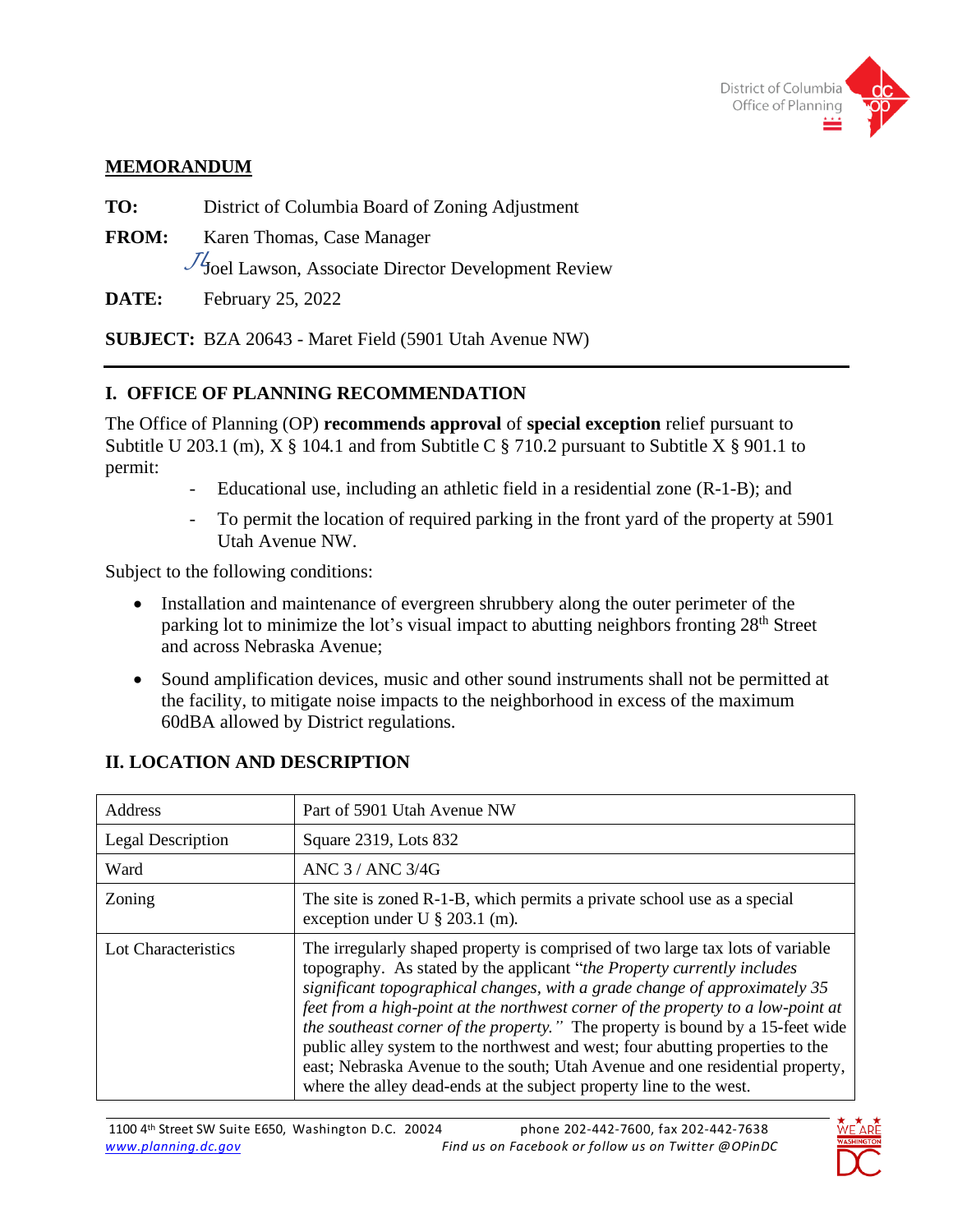| <b>Existing Development</b>           | The 4.9 acres portion of the property which is the subject of this application is<br>the AT&T Lot 832, which is developed with a one-story brick building now<br>proposed as a field house and an undeveloped open field. There is a curb cut                                                                                                                                                                                                                                                                                             |  |  |  |
|---------------------------------------|-------------------------------------------------------------------------------------------------------------------------------------------------------------------------------------------------------------------------------------------------------------------------------------------------------------------------------------------------------------------------------------------------------------------------------------------------------------------------------------------------------------------------------------------|--|--|--|
|                                       | from Nebraska Avenue and vehicular access from the internal alley system in<br>Square 2319.                                                                                                                                                                                                                                                                                                                                                                                                                                               |  |  |  |
| Surrounding<br>Neighborhood Character | The neighborhood is developed primarily with single-family homes in the R-1-<br>B district. There are some institutional uses including schools and churches<br>dispersed within the neighborhood. The abutting Lot 831 to the west fronts<br>both Utah and Nebraska Avenue. The subject property directly abuts the rear<br>and/or side yards of four homes, three of which front on 28 <sup>th</sup> Street NW, and<br>one on Nebraska Avenue (5860 Nebraska Avenue NW). There is one home at                                           |  |  |  |
|                                       | the corner of Nebraska and 28 <sup>th</sup> Street, which does not directly abut the field.<br>To the north and west are other single-family homes fronting Rittenhouse<br>Street and Utah Avenue NW, separated from the subject lot by alleys. 5931<br>Utah Avenue abuts the property line at the side yard of the field house.                                                                                                                                                                                                          |  |  |  |
| Proposal                              | Maret proposes to re-purpose one of the existing buildings on the property as a<br>fieldhouse and to construct an athletic facility to include a baseball diamond, a<br>multi-purpose field and 48 parking spaces. Special exception relief pursuant to<br>Subtitle U $\S 203.1(m)$ and Subtitle X $\S 104$ is required to permit a private<br>school use in a residential zone district; and pursuant to Subtitle C $\S$ 710.3 to<br>allow parking spaces within a front yard. (See additional information under<br><b>IV.</b> Proposal) |  |  |  |

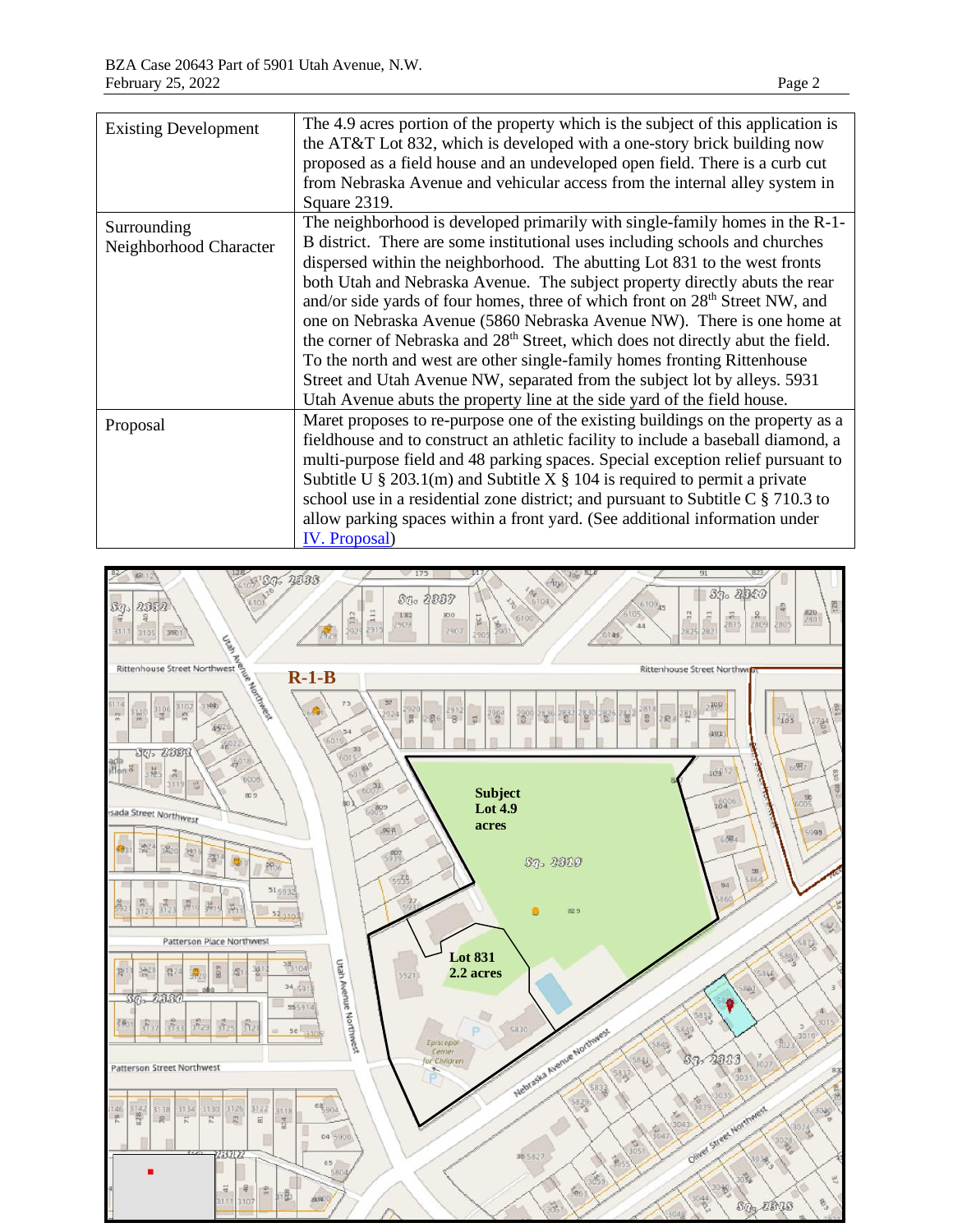## **III. BACKGROUND**

Maret signed a long-term lease (up to 50 years) in 2020 with the Episcopal Center for Children (ECC) for the Subject Property. The lease agreement with Maret is intended to allow the ECC to continue its presence in the community where it has been for over 80 years, and also allow Maret to satisfy its programmatic need for additional field space. Currently, Maret utilizes up to five athletic fields in the District for its athletic practices and competition games. Its Woodley Park Campus athletic facilities are also used by several DC youth leagues and the community for a farmers' market and community activities. Based on its programmatic requirements, Maret still needs additional field space for its athletic programs.

### <span id="page-2-0"></span>**IV. PROPOSAL**

The design for the athletic facility includes a baseball diamond and a multipurpose field to be used for baseball, soccer, lacrosse, and football. The development of the field would involve grading of the site's variable topography, including the construction of 4 feet high retaining walls on the property line at the dead-end portion of the alley to the northwest and at the southeast edge behind the proposed goal post. Athletic netting would be placed along portions of the perimeter of the field including above the retaining walls. The netting and support poles would be painted a light to neutral color to minimize potential visual impact on the neighbor's views. There are notable Heritage trees on the site which would be relocated to an 9,800 sq,ft, area at the northwest corner, which will be available to the neighborhood as a small park. Seating would be provided for visitors during games along the first and third base areas in the northwest corner of the property. An existing structure owned by the ECC would be converted to a field house for storage of equipment and lockers for participants' and coaches' use. Maret intends to lease the use of the fields to other sports groups when not in its use similar to operations of other fields, and to make the fields available for neighborhood use at scheduled times.

In conjunction with extensive outreach<sup>1</sup> with the community beginning in 2019 through February 2022, including through the ANC and the Friends of the Field community group, the Applicant has amended its original submission. The revised submission reflects changes in response to community's concerns and are highlighted in the [revised Site Utility Plan of Exhibit 184 C1.](https://app.dcoz.dc.gov/CaseReport/ViewExhibitsReport.aspx?case_id=20643) The amendments are summarized. Visuals from the applicant are provided at [Exhibit 184C](https://app.dcoz.dc.gov/CaseReport/ViewExhibitsReport.aspx?case_id=20643) 8,9,10.

## **Landscaping (**[Landscaping Plan Exhibit 184C7\)](https://app.dcoz.dc.gov/CaseReport/ViewExhibitsReport.aspx?case_id=20643)

- Provided community open space at the site of located Heritage Trees (9,800 sf) (Exhibit 193A)
- Upgraded perimeter fence from chain link to aluminum ornamental picket fence 6 ft in height – to limit players and visitors access to the field from the periphery of the site where there are residential properties.
- Provided additional vegetative screening along Utah Avenue and generally provided enhanced perimeter landscape screening throughout site as additional visual and noise buffers;
- Shifted rain garden toward the interior for the site and enhanced the surrounding landscaping buffer;

<sup>1</sup> See Exhibit 184A – Community Outreach [Engagement Summary and Exhibit 184 B Community Input Portal](https://app.dcoz.dc.gov/CaseReport/ViewExhibitsReport.aspx?case_id=20643)  [Responses](https://app.dcoz.dc.gov/CaseReport/ViewExhibitsReport.aspx?case_id=20643)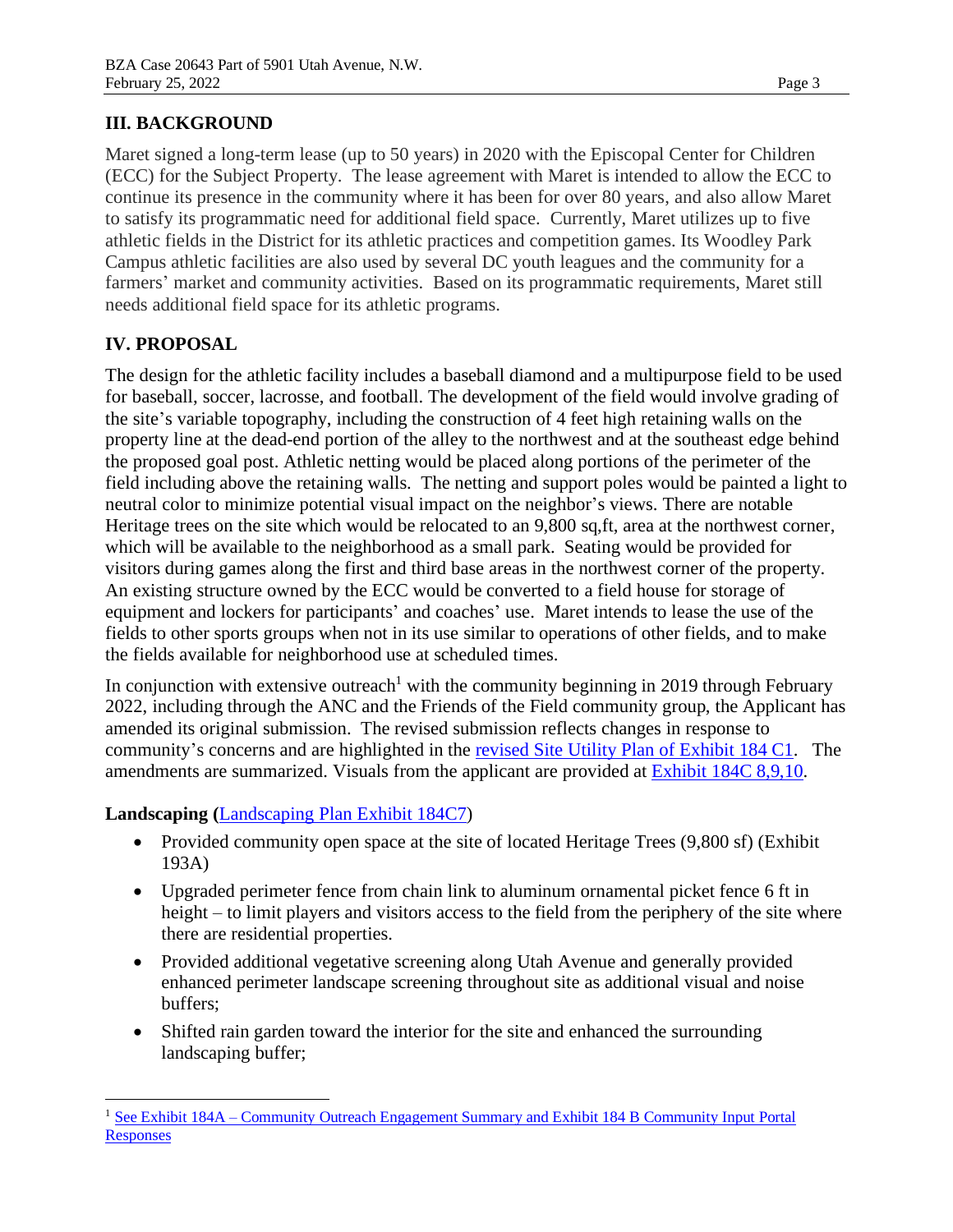• Agreed to no amplified sound system or noisemakers; [\(Acoustic Review: Exhibit](https://app.dcoz.dc.gov/CaseReport/ViewExhibitsReport.aspx?case_id=20643) 184D)

### **Traffic management**

- Eliminated existing curb cut at Nebraska Avenue;
- Shifted location of bus pick up/drop-off zone to the west to improve sight lines;
- Located bike racks to the interior of the site to promote biking to the fields;
- Reduced width of curb cut to 24 feet as requested;
- Adjusted the location of the parking lot to be fully outside of the Building Restriction Line;

### **Stormwater management (***See DOEE's report to be filed separately to the record***)**

• Designed an integrated stormwater management system to improve existing stormwater conditions for neighboring properties; [\(Stormwater Plan -Exhibit 184C6\)](https://app.dcoz.dc.gov/CaseReport/ViewExhibitsReport.aspx?case_id=20643)

#### **General site layout improvements**

- Relocated storage structures and batting cages to minimize potential impact on surrounding neighbors;
- Relocated trash collection away from Utah Ave alley;
- Redesigned Football goal posts so they can be removed after the fall season;
- Eliminated lighting of athletic fields to ensure that all activity take place during daylight hours;
- Reconfigured heights of retaining walls in response to neighbors' input;
- Reduced height of netting along Rittenhouse Street alley from 30 feet to 20 feet above field level and changed the color of the netting and support poles to reduce visibility;
- Reduced height of scoreboard by 8 feet and shifted it to the corner of the site where field elevation is lower than the alley and the buffering of the relocated Heritage Trees would minimize its visibility.

### **Project Timeline:**

If approved by the Board, the applicant anticipates the project completion within a year, according to the following timeline:

- **Spring 2022:** Prepare Heritage trees for relocation
- Spring/Summer 2022: Begin grading begins
- Summer/Fall 2022: Relocate Heritage trees
- Fall/Winter 2022: Complete grading and soil movement
- Winter 2023: Construct field surfaces and renovate existing building as a fieldhouse
- **Spring/Summer 2023**: Complete construction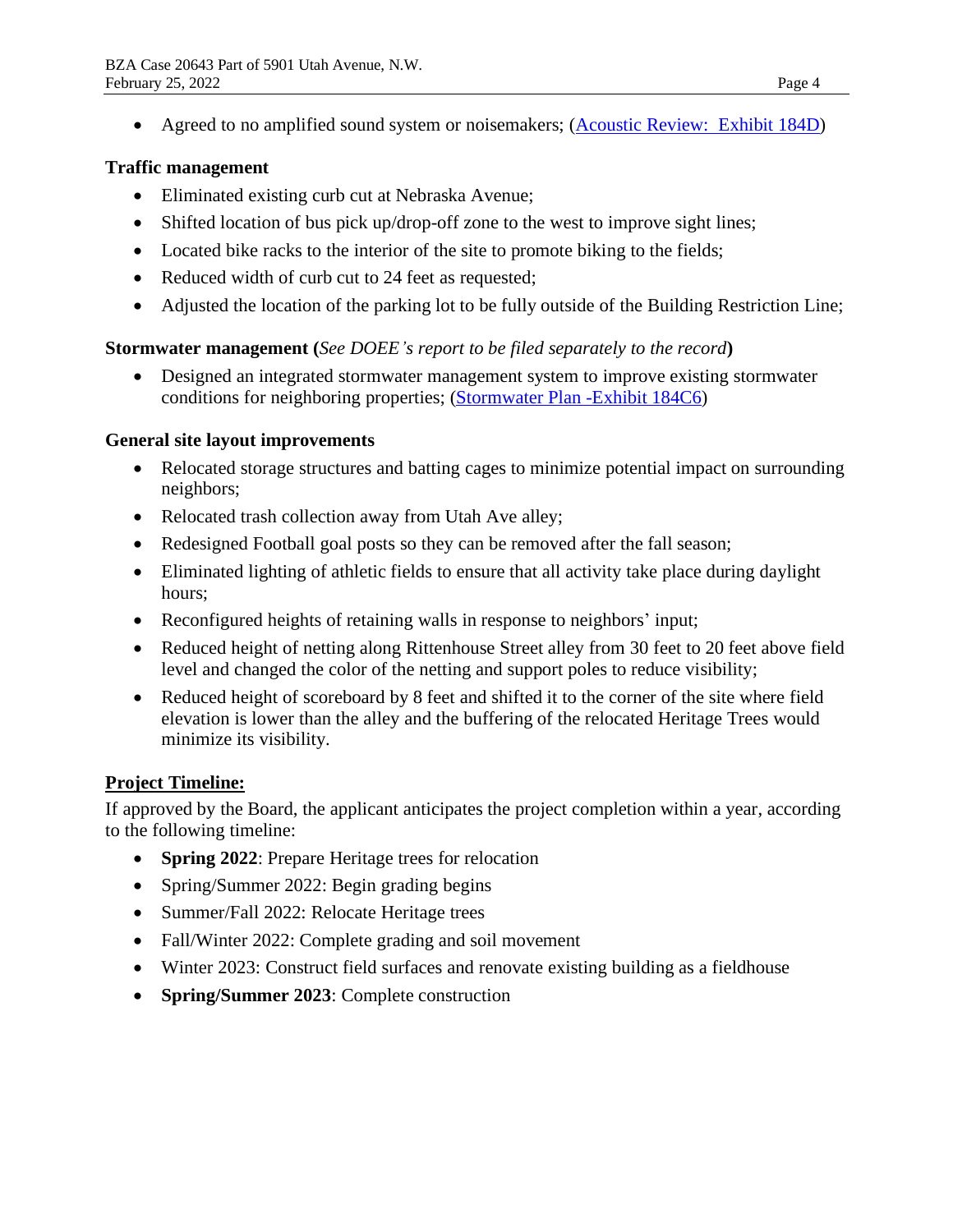| <b>Items</b>                                                                                                                   | <b>Requirement</b>                                                                                                                                                                                                                                                                                                                             | <b>Proposal</b>                                                   | <b>Relief</b>        |
|--------------------------------------------------------------------------------------------------------------------------------|------------------------------------------------------------------------------------------------------------------------------------------------------------------------------------------------------------------------------------------------------------------------------------------------------------------------------------------------|-------------------------------------------------------------------|----------------------|
| Lot Area D § 302.1                                                                                                             | 5,000 sq. ft. min.                                                                                                                                                                                                                                                                                                                             | 213,444 sq.ft.                                                    | Non required         |
| Lot Occupancy D § 304                                                                                                          | 40% max.                                                                                                                                                                                                                                                                                                                                       | Not provided                                                      | None Required        |
| Height $D$ § 303                                                                                                               | 40 ft. max.(res.)<br>90 ft. (institutional)                                                                                                                                                                                                                                                                                                    | Existing one story;<br>No new building.                           | None Required        |
| No. of Students<br>U § 203 (Student Cap)                                                                                       | Not prescribed                                                                                                                                                                                                                                                                                                                                 | 50-60 students projected<br>at any one time                       | None Required        |
| No. of Staff: U § 203                                                                                                          | Not prescribed                                                                                                                                                                                                                                                                                                                                 | 10 faculty/staff                                                  | None required        |
| <b>Parking Spaces</b><br>C§ 701.5<br>(the plan proposes 80)<br>permanent bleacher<br>seats plus 80 portable<br>bleacher seats) | 23 spaces min. required<br>2 spaces for each 3 teachers and<br>other employees, plus1 space for<br>each 10 seats in the largestarea<br>usable for public assembly.<br>spectator and participant parking<br>$(160 \text{ people}/10 \text{ spaces}) = 16$<br>teacher or other employee<br>parking (10 employees x 2<br>spaces/3 employees) $=7$ | 48 spaces                                                         | None Required        |
| Bicycle parking<br>$C$ § 802.1                                                                                                 | LT: 1/7,500 sf, in xs of 4,000 sf.<br>including space devoted to bike<br>storage or support (lockers and<br>showers) facilities.<br>$ST: 1/2,000$ sf,                                                                                                                                                                                          | Long Term- None required<br>Short Term- 2 required<br>12 provided | None Required        |
| Drop Off/Pick Up<br>Locations                                                                                                  | N/A                                                                                                                                                                                                                                                                                                                                            | Curbside in a dedicated<br>100 ft. pickup/drop off<br>zone        | None Required        |
| Educational use: U 203.1<br>(m), and $X \S 104.1$                                                                              | Educational use by a private<br>school in a residential zone;                                                                                                                                                                                                                                                                                  | A multipurpose athletic<br>field and baseball<br>diamond          | Special<br>Exception |
| Parking location: Subtitle<br>C § 710.2                                                                                        | Location of required<br>parking space in the front yard of<br>the property.                                                                                                                                                                                                                                                                    | 48 parking spaces<br>proposed in the front<br>yard.               | Special<br>Exception |

### **V. ZONING REQUIREMENTS and RELIEF REQUESTED**

### **VI. OFFICE OF PLANNING ANALYSIS**

### **A. Special Exception Relief pursuant to U § 203.1 (m) and X § 104.1**

*U § 203.1 and X § 104.2 The private school shall be located so that it is not likely to become objectionable to adjoining and nearby property because of noise, traffic, number of students, or otherwise objectionable conditions***.**

An athletic facility is part of an educational facility and is permitted through special exception relief in the R-1-B zone.

The school documented several meetings with the neighborhood, including community organizations and the ANC 3G, to address concerns related to use of the facility, transportation and parking, site design, stormwater management, tree retention and removal, security, construction, noise mitigation, traffic and intensity of uses, so that they do not become objectionable to nearby properties.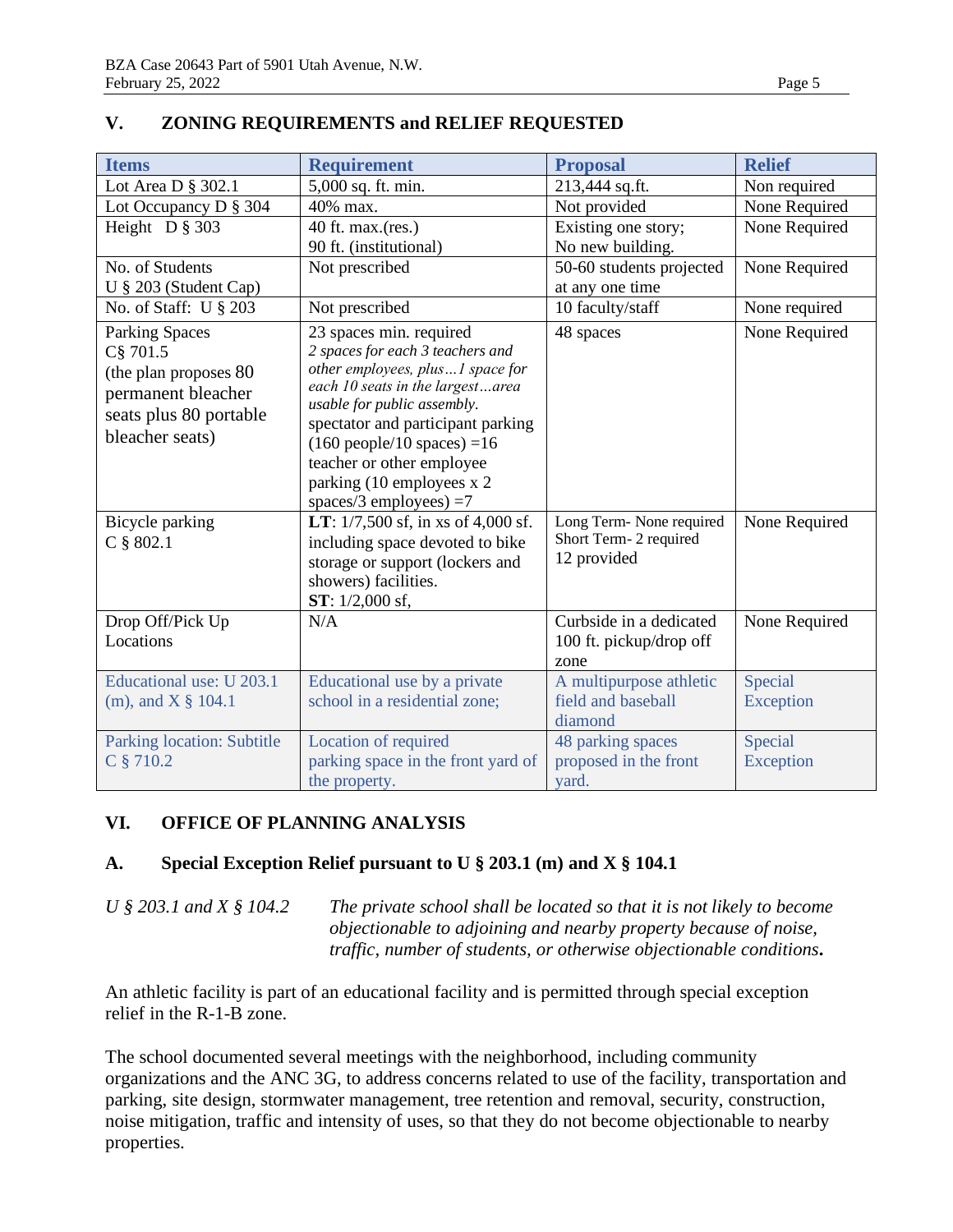The overall proposal would also involve regrading of the field, construction of 4-feet high retaining walls to the northwest and southeast of the site, and inclusion of stormwater management facilities below the field. There would be no new construction of buildings. Tree removal and replanting will be subject to arborist recommendations as well as the District Department of Transportation DDOT's Urban Forestry review. A Comprehensive Transportation Review Statement – Exhibit 97A1 97A2, is under review by the District Department of Transportation (DDOT).

### **Number of Students and Faculty/Staff**

Maret has provided that the maximum number of Maret students using the fields at any one time is not expected to exceed 50-60 players. In response to the issue of intensity of use, particularly as the field would be leased to other sports groups, the applicant provided a detailed breakdown of usage of the field by its students and other groups at **Exhibit 184E** of the record.

### **Intensity of Use**

The record details the times for use of the field during the Fall, Winter, Spring and Summer seasons; the field would not be lit so that all activities would take place only during daylight hours. Maret anticipates opportunities for neighborhood access to the property on weekends and in the early evenings throughout the year. When the fields are available during the school week, it is proposed that Maret would permit children attending ECC and DCPS traditional and charter schools to use the field. In summary, seasonal use based on the information provided is as follows:

- Fall and Spring: Generally, the field would be open Monday to Friday between the hours of 8 am to 3pm. Maret Games or practice and/or Youth Sports are proposed on Saturdays between 10 am through 4 pm and on Sundays between 10 am through 3:30 pm. The field would also be available to Youth Sports during the week between 6 pm to 7 pm.
- Winter: **(December to President's Day)** During this period, the fields would be open during the week, and available Monday through Friday for use by youth sports only between 4 pm to 5:30 pm.
- Summer **(Mid-June to mid-August)** This season would be primarily used by Youth Sports camps when kids are dropped off at 9 am and picked up in the afternoon at 3 pm. Youth Sports in general would be limited to Saturdays between 10 am up to 5 pm, during this period. On Sundays the fields will be open for community use? all day.
- Preseason **(Mid-August to Labor Day)** Maret will be the sole user of the field from 8 am to 5 pm for its practices, with the fields open on Saturdays and Sundays.



The usage breakdown for the year shows that the multipurpose athletic field would be open for **64% of the full year** during the daylight hours.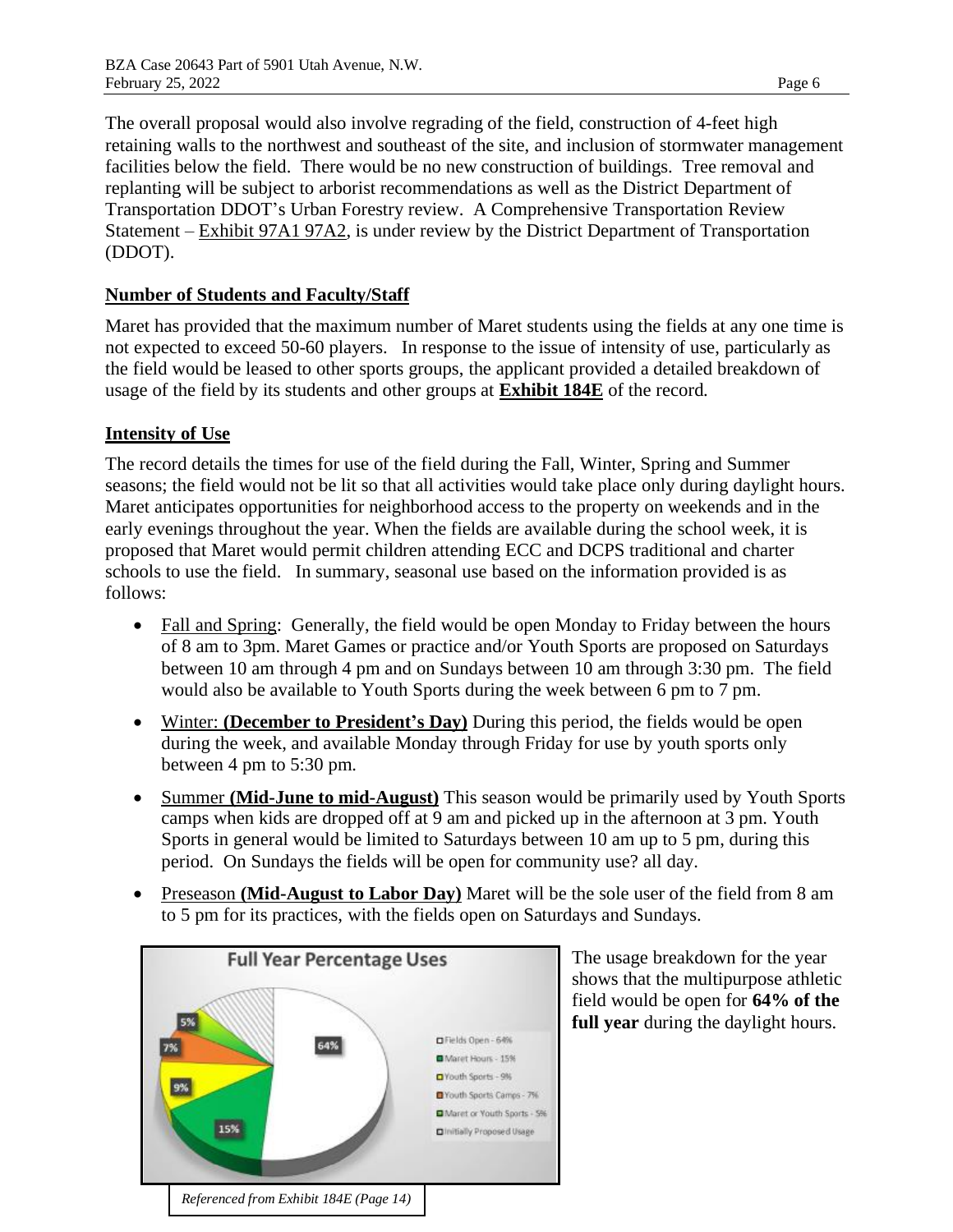OP is supportive of the field's use by other District groups, including youth sports by DCPS students. District elementary schools in all Wards could benefit from the use of this field.

### **Noise**

The subject property directly abuts four residential properties at the east property line and is separated from the surrounding single-family residences by a 15-feet wide alley system abutting the property lines to the north and west. Approximately 80 seats would be provided for spectators and the applicant stated that there could be as many as 100 or more spectators during competition games. The proposed plans state that amplified sounds would not be permitted through loudspeakers, bullhorns or other noise amplifying devices.

According to the acoustic study provided by an independent company<sup>2</sup> (Exhibit 184D) the field would be closest to the residences at 25 feet and would be furthest at 60-85 feet. The noise study indicated that, based upon experience with similar properties, unamplified noise generated by athletic field use does not tend to reach maximum noise levels of the Regulations. Therefore, the acoustic review (Exhibit 184D, Page 2) does not anticipate that the unamplified noise generated from sports activity and spectators.

In addition, site plan amendments were made, including the provision of more vegetation through landscaping than originally proposed to help reduce noise from the field and to screen views of the field by neighboring residences. The 4 feet high retaining wall will be above the field's height at the northwest corner and should also offer some noise protection to the neighbor at the end of the alley, west of the site.

OP is satisfied that the applicant will not permit amplified sound from spectators and the field's scoreboard and this is recommended as a condition of the field's operation.

#### **Traffic**

The applicant submitted a Comprehensive Transportation Review at Exhibit 97A1 and 97A2. The project proposes a new 24-feet wide curb cut off Nebraska Avenue to provide ingress and egress to the 48-space parking area, to be located adjacent to Nebraska Avenue. Twelve short-term bike parking spaces would be provided on site. A 100-ft pick-up and drop off location would be provided curbside primarily for buses, which would bring athletes to and from Maret for practice sessions. Parents would pick-up students from Maret after practice. The applicant's site circulation plan is provided at Exhibit 97A, Figure 10.

Further, the study provided that there is unrestricted parking immediately in front of the property on Nebraska Avenue as shown on the Curbside Management Plan of Exhibit 97A Figure 11.

Analysis of the on-street parking determined that "*Sufficient on‐street parking is available to accommodate overflow parking demand for certain games/practices where the number of parked vehicles is expected to exceed the on‐site parking supply*"

#### **Parking**

*U § 203.1 (m) (2) Ample parking space, but not less than that required in Chapter 21 of this title, shall be provided to accommodate the students, teachers, and visitors likely to come to the site by automobile***.** 

<sup>2</sup> Phoenix Noise & Vibration, LLC – Acoustical Review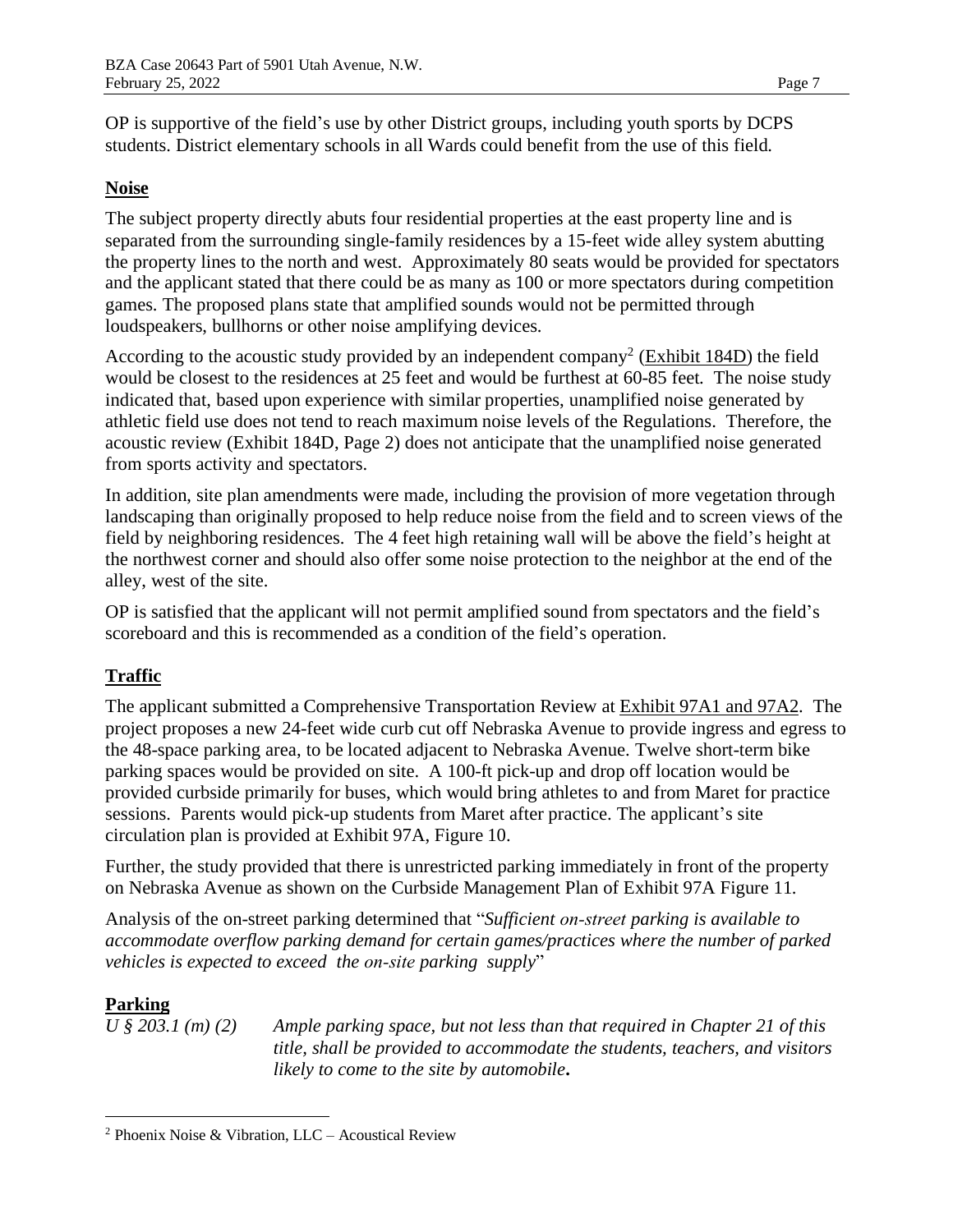48 on-site parking spaces would be provided. Per Subtitle C § 701 23 spaces would be required to accommodate the faculty/staff and spectators that may come to the field (athletic field capacity with 80 seats). Therefore, the parking requirements would be satisfied. The applicant intends to address management of parking spaces at peak times, which coincide with drop-off/ pick-up times, according to their TDM Plan. As previously stated, there is available on-street parking for overflow needs on game days. The study determined that no adverse queuing is anticipated.

Short-term bike parking (12 spaces) would be proposed where none exists, and long-term bike parking spaces would not be needed.

In summary, the **TDM Plan** is intended to mitigate objectionable impacts on the neighborhood due to traffic includes:

- Provision of 100 ft. curbside drop-off/pick up zone, subject to DDOT's approval;
- Reduction of single-occupancy vehicle trips;
- Provision of flaggers to direct traffic to on-site parking spaces during games or when onsite parking would be anticipated to exceed capacity; and
- Restriction of trash pick-up:
	- o No pick-up on Sundays
	- o Between 9:00 pm to 7:00am
	- o Academic Year Between 3:00 pm to 5:00 pm weekdays; 10:00 am to 5:00 pm Saturdays
	- o Summer months No trash pick-ups before 9:00 am or after 3:00 pm on weekdays or 10:00 am to 5:00 pm on Saturdays.

OP would defer to DDOT's recommendation regarding the applicant's traffic and circulation related submissions. DDOT will provide their separate analysis to the record.

### **Other Issues**

### **Visibility**

A green buffer would be provided (approximately 3,000 sq.ft.) along the property line shared with the residence at 5860 Nebraska Avenue, including a bio-retention rain garden which would provide an additional buffer between the parking lot and the rear of the residence. Enhanced perimeter landscaping and fencing has been proposed as additional screening to enhance the visual buffer and possibly to dampen potential noise.

In addition, the netting and support poles would be a lighter color and lowered from 30 feet to 20 feet to reduce visibility from public space and from the residences.

The field would not be lit as activities are programmed only to daylight hours. Lights would be provided in the parking area as a safety concern.

### **Stormwater Management**

Proposed stormwater management is anticipated to meet or exceed District standards and exceed the 50% pervious surface requirement. The District Department of the Environment (DOEE) informed OP that the athletic field will be subject to the District's Stormwater Management Guidebook. The applicant has proposed to design the system to meet a 25-year storm event which exceeds DOEE's requirement, such that when the field becomes saturated, the grade of the field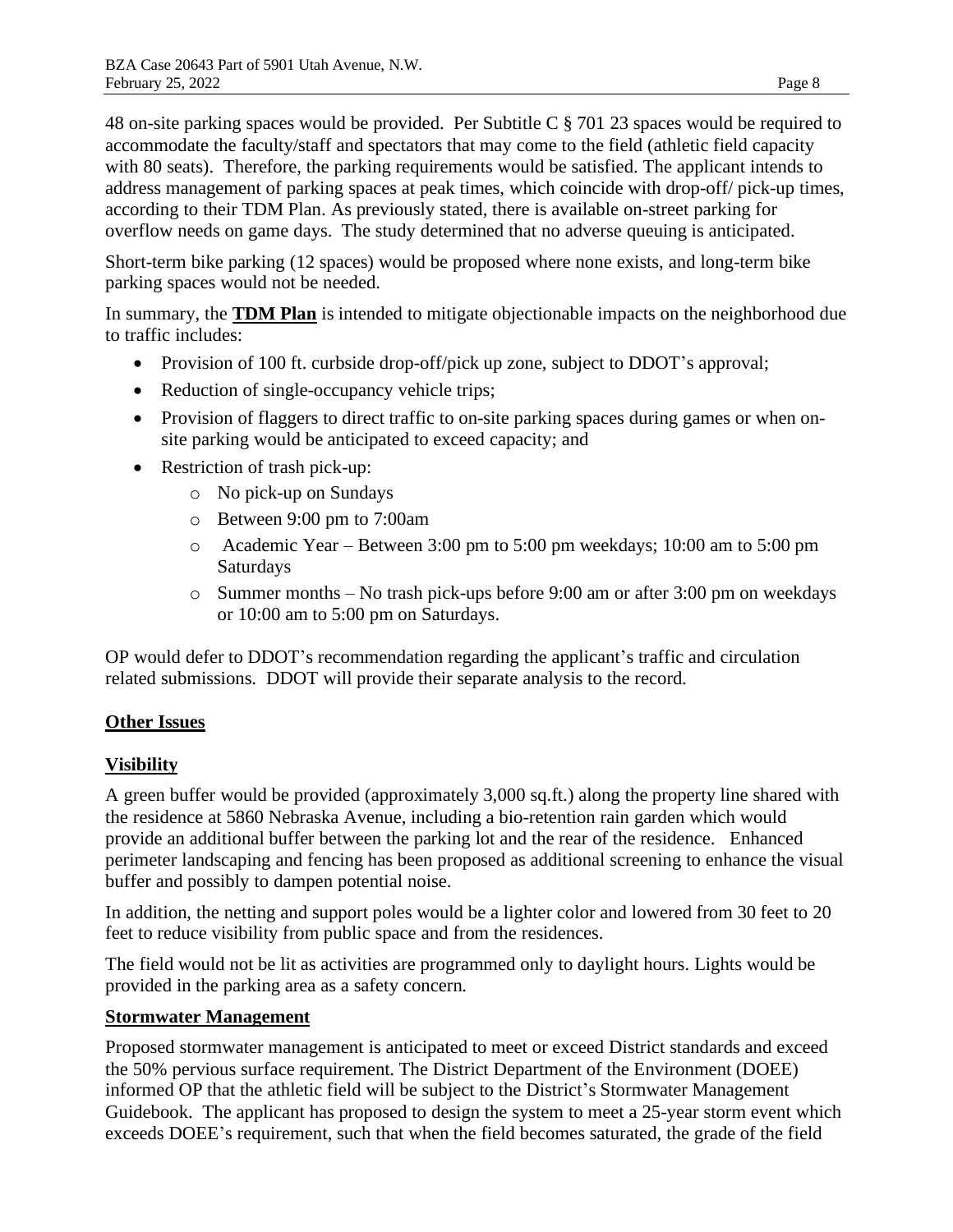and adjacent area will direct water into a holding area. Presently, there are no storm pipes or other infrastructure to divert stormwater from the highest area, northwest of the site draining to the properties in the east. The stormwater infrastructure including its bioretention facility would mitigate any objectionable impacts due to flooding of nearby/abutting homes.

### **Heritage Tree Removal/Retention**

DDOT's Urban Forestry Division (UFD) informed OP that they have been coordinating with Maret's arborist on a tree preservation and relocation plan. Upon approval, a DDOT arborist will continue to work with the project arborist to ensure that the plan is implemented as approved, as well as providing aftercare for 3 years post construction. The tree preservation plan for two heritage trees closest to the parking lot has been approved. Plans are under review for the relocation of 4 heritage trees, as well as a preservation plan for remaining on-site special and heritage trees.

#### **Subtitle X § 104.3**

*The development standards for a private school shall be those of the zone in which the private school is located*

The proposed athletic field satisfies all bulk and yard requirements including for the height of the retaining walls, pervious surface and parking requirements. However, relief from Subtitle C § 710.2 -parking space location - is required since the parking area is proposed to be located in the front yard of the property, as discussed hereafter.

### **B. Subtitle C § 710.2 - Parking Location**

**C§ 710.3** *The [Board of Zoning Adjustment](https://online.encodeplus.com/regs/washington-dc/doc-view.aspx?pn=0&ajax=0&secid=301) may grant full or partial relief from the requirements of this section to locate [surface parking](https://online.encodeplus.com/regs/washington-dc/doc-view.aspx?pn=0&ajax=0&secid=457) spaces anywhere on the [lot](https://online.encodeplus.com/regs/washington-dc/doc-view.aspx?pn=0&ajax=0&secid=420) upon which the [building](https://online.encodeplus.com/regs/washington-dc/doc-view.aspx?pn=0&ajax=0&secid=304) or [structure](https://online.encodeplus.com/regs/washington-dc/doc-view.aspx?pn=0&ajax=0&secid=495) is located if approved as a special exception pursuant to Subtitle X, Chapter 9, and subject to the applicant's demonstration to the Board's satisfaction that it is not practical to locate the spaces in accordance with Subtitle C § 710.2 (revised under (ZC 21-10) for the following reasons:*

*Unusual topography, grades, shape, size, or dimensions of the lot;*

The irregularly shaped property with variable topography does not feasibly permit the location of parking anywhere else on the lot. Although there is alley access around portions of the property, access to the lot from those alleys is not desired by the residential owners who would share the alley with the athletic facility due to safety concerns.

*The location of required [parking spaces](https://online.encodeplus.com/regs/washington-dc/doc-view.aspx?pn=0&ajax=0&secid=452) elsewhere on the same lot or on another lot would result in more efficient [use](https://online.encodeplus.com/regs/washington-dc/doc-view.aspx?pn=0&ajax=0&secid=499) of land, better design or landscaping, safer ingress or egress, and less adverse impact on neighboring properties;*

Provision of parking at the rear of the lot, even with access off Nebraska Avenue, would be difficult as the lot is 35 feet higher in elevation at the rear (northwest corner of the site) than at the front. It would also reduce the area of the field, which would not be feasible for the provision of the athletic programs. This could also hinder the preservation of Heritage trees on the lot and the provision of the 9,800 square feet passive recreation area of the relocated Heritage trees for the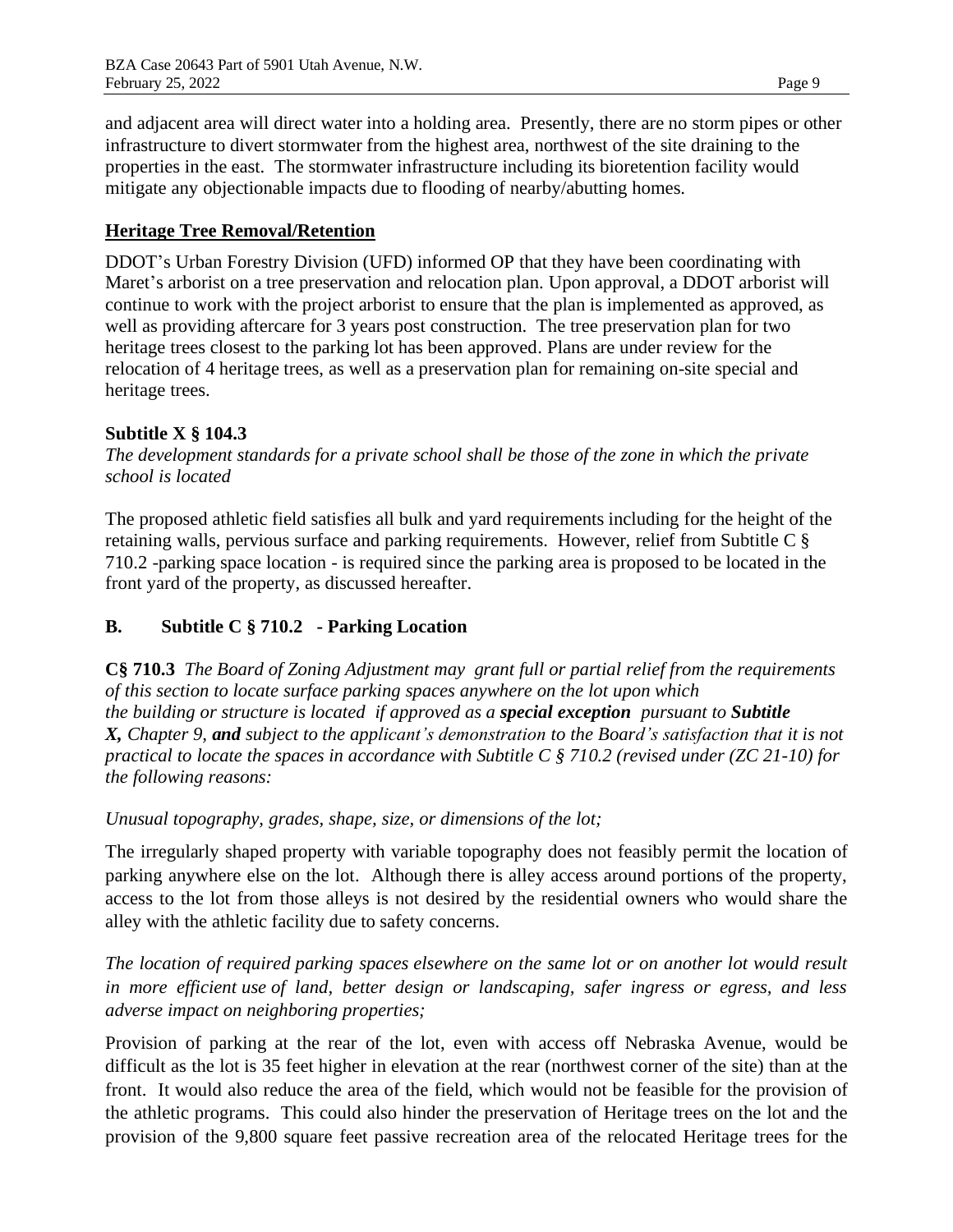immediate neighborhood. Thus, locating the parking lot in the front yard in this case would be appropriate. The parking area would be screened by extensive and appropriate shrubbery to reduce visibility.

*The accessory parking spaces shall be located so as to furnish reasonable and convenient [parking](https://online.encodeplus.com/regs/washington-dc/doc-view.aspx?pn=0&ajax=0&secid=549) facilities for the occupants or guests of the building or structures that they are designed to serve; and*

The location of the proposed parking in the front yard would be convenient and would reduce pedestrian and vehicle conflicts in the narrow 15-feet wide alley, particularly for two-way traffic during game days.

*The Board of Zoning Adjustment may impose conditions as to screening, coping, setbacks, fences, the location of entrances and exits, or any other requirement it deems necessary to protect adjacent or nearby property. It may also impose other conditions it deems necessary to assure the continued provision and maintenance of the spaces.*

The applicant has addressed concerns about screening the lot from Nebraska Avenue, with the additional shrubbery and evergreen landscaping by placing the parking area outside of the Building Restriction Line.

#### **B. Special Exception X § 901**

### **i. Is the proposal in harmony with the general purpose and intent of the Zoning Regulations and Zoning Maps?**

### **Athletic Field**

The proposal is consistent with the intent of the Zoning Regulations regarding education uses in low density residential zones. The property has accommodated a school use since 1930, including a K-8 school for children with special needs. The school had ceased operations due to financial difficulty in 2019. Maret entered a lease agreement for a portion of ECC's campus to operate its multipurpose athletic field, which is considered an Education use.

Under Subtitles U  $\S 203.1$  (m) and X  $\S 104.1$ , the applicant has demonstrated that the new athletic facility would include mitigation measures designed to prevent the use from becoming objectionable to adjoining or nearby properties because of noise, traffic or otherwise objectionable conditions. The Applicant has stated to OP that conditions of operations would be included by the ANC based on their review of community comments and would be presented at the public hearing.

### **Parking Location**

The proposal has satisfied the criteria as discussed and would satisfy the intent of the regulations, including to reduce the parking area's visibility from public space.